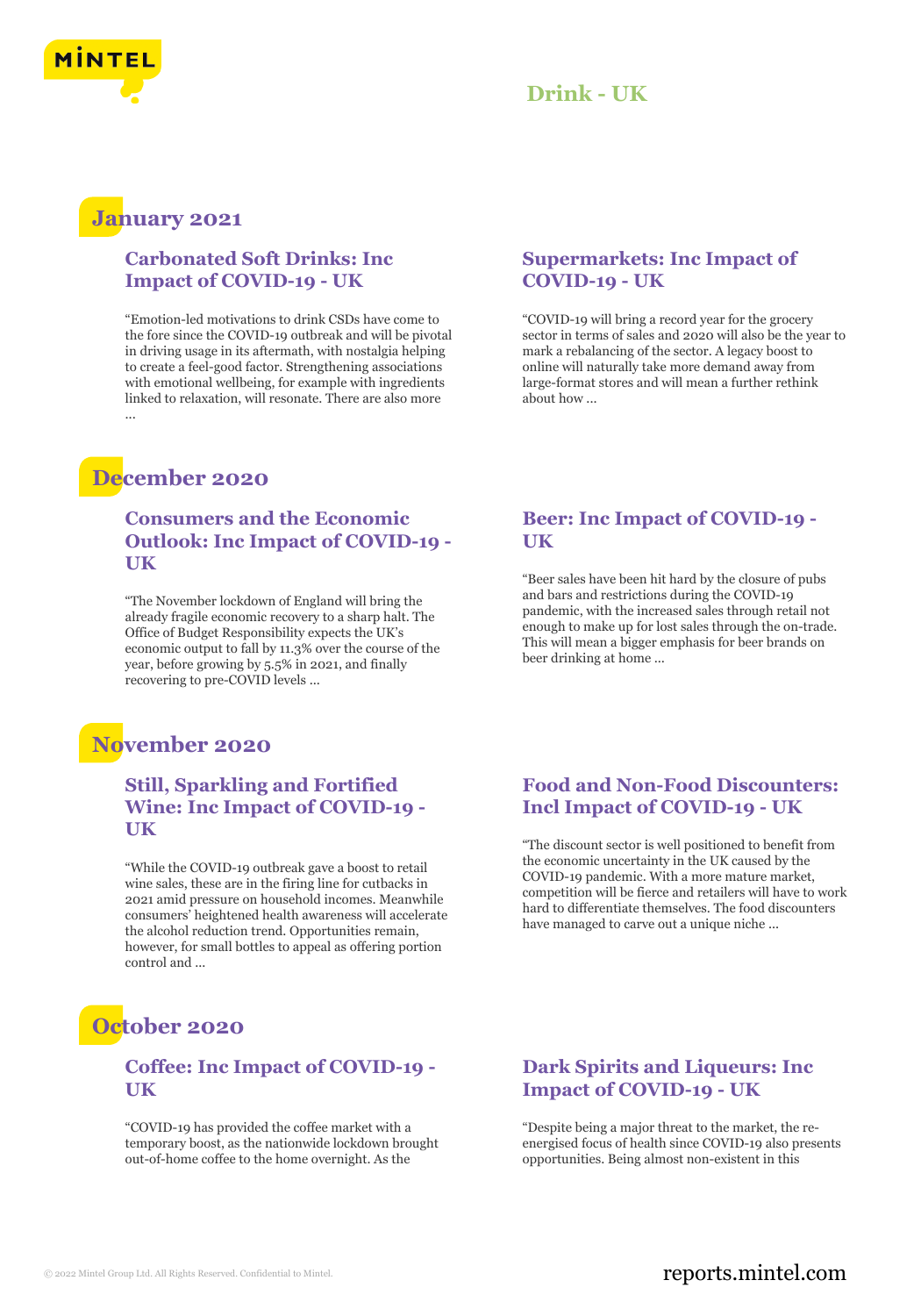

lockdown continues to be eased, however, more coffee occasions are expected to shift back out of home, albeit to a lesser extent than previously. Whilst coffee in ...

# **September 2020**

#### **Attitudes towards Sports Nutrition: Inc Impact of COVID-19 - UK**

"While the COVID-19 lockdown has severely curbed exercise opportunities, the outbreak has sparked a keener interest in health and exercise that could open up opportunities for sports nutrition ahead. The economic downturn however poses a stark challenge in the short term, as the market faces intense competition from more affordable ...

#### **Consumers and the Economic Outlook: Inc Impact of COVID-19 - UK**

"The UK is in the midst of its deepest recession on record. However, the recovery has already started, with monthly GDP growth in May and June. However, the winding down of state support for businesses presents renewed threats that could derail the recovery and is expected to lead to significant ...

### **August 2020**

#### **Tea and Other Hot Drinks: Inc Impact of COVID-19 - UK**

"While proving troublesome for many markets, the COVID-19 crisis has provided the necessary ingredients needed to reverse the fortunes of the ailing tea and other hot drinks categories. Some of the long-term legacies of the pandemic will also support sales, such as greater remote working and an emphasis on physical ...

#### **What Children Drink: Inc Impact of COVID-19 - UK**

"Health is set to become an even higher priority for parents in the wake of the COVID-19 pandemic, providing a golden opportunity for children's drinks category, the rapidly growing low-/no-alcohol space is ripe for development in dark spirits, as is NPD in lower sugar/calorie liqueur drinks. The rise in at-home ...

#### **Attitudes towards Premium Alcoholic Drinks: Inc Impact of COVID-19 - UK**

"Sales of alcoholic drinks have been hit hard by the COVID-19 pandemic, and encouraging consumers to pay more for drinks will be challenging during a recession. It will be ever more important for brands to give drinkers reasons to pay higher prices, including through communicating superior taste, featuring 'craft' cues ...

#### **Yogurt and Yogurt Drinks: Inc Impact of COVID-19 - UK**

"The changes to consumers' habits and priorities brought about by the COVID-19 lockdown hit spoonable yogurt in spring 2020. The income squeeze triggered by the outbreak means challenging times ahead for brands, dialling up the need to prove their added value in the already highly price-led category. The heightened focus ...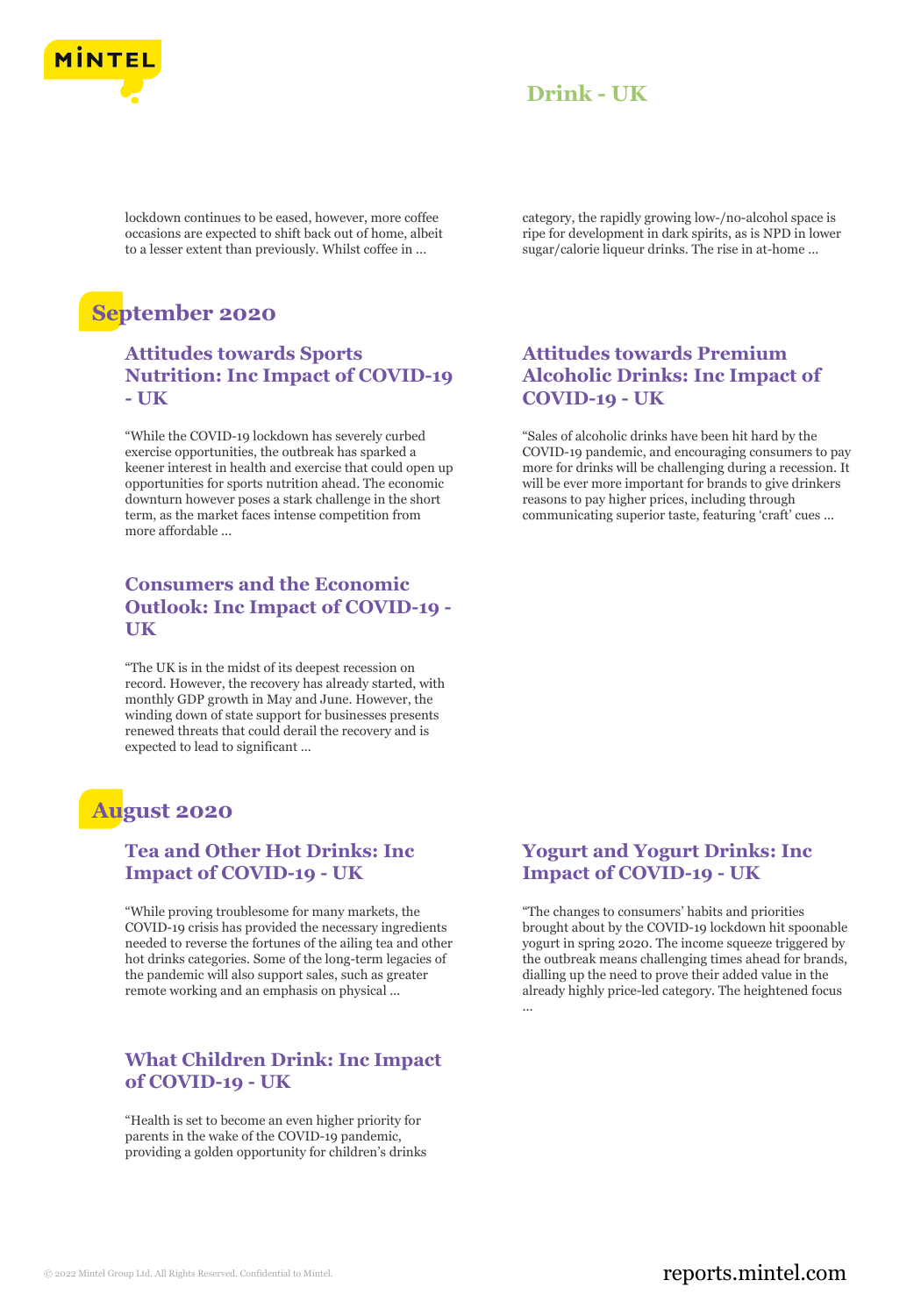

with functional benefits. Drinks supporting eye health, gut health and 'tooth friendly' drinks warrant exploration, attracting significant consumer interest with little availability in the market ...

# **July 2020**

#### **Brand Overview: Drink: Inc Impact of COVID-19 - UK**

"Since the COVID-19 outbreak, the drinks industry has faced unprecedented challenges while also glimpsing unexpected opportunities as consumers embrace new drinking habits and as associations between health and diet strengthen. However, economic uncertainty will drive consumers to price-oriented purchasing behaviours, meaning that it will be vital for brands to emphasise ...

#### **The Impact of COVID-19 on Food and Drink - UK**

"The pandemic has created huge challenges for the food and drink industry, but it has also been the catalyst for huge opportunities. These are both immediate with many businesses thriving from agilely adapting to new consumer needs and in the long-term as the crisis will leave a number of lasting ...

#### **Bottled Water: Inc Impact of COVID-19 - UK**

"The loss of high-value impulse occasions during the COVID-19 outbreak in 2020 has severely disrupted the bottled water market. The market faced scrutiny prior to the outbreak as the nation has looked to combat plastic packaging waste. The economic downturn adds to its woes, further boosting the appeal of tap ...

## **June 2020**

#### **Consumers and the Economic Outlook: Inc Impact of COVID-19 - UK**

"COVID-19 has had a profound impact on British consumers and businesses, shutting down major sections of the economy and having a serious effect on

#### **Convenience Stores: Inc Impact of COVID-19 - UK**

"The shift to localised shopping during the peak of COVID-19 will have benefited the convenience sector, driving larger-basket demand and sales as consumers necessarily shopped more in their local communities. Longer term the importance of c-stores within these communities will only be reinforced, presenting opportunities for convenience retailers to tap ...

#### **Drinks Packaging Trends: Inc Impact of COVID-19 - UK**

"With the COVID-19 crisis monopolising the nation's attention and media coverage, the plastic waste issue has fallen off the radar to a certain extent. However, while immediate concerns around packaging waste will have taken a back seat for many, a quarter of people reported that the environment had become a ...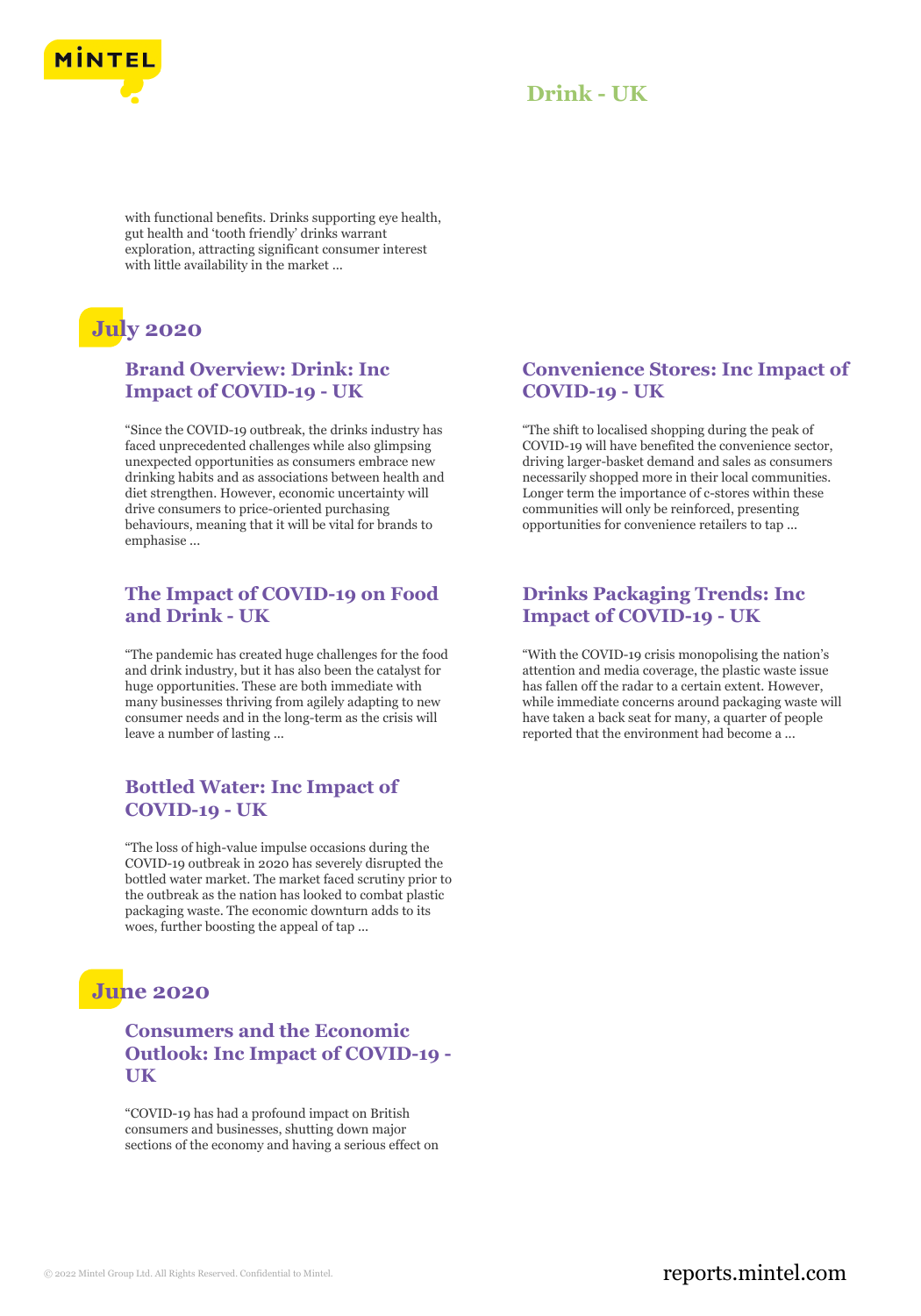

job security. As a result, consumer confidence has taken a dive, while concerns about the impact of Brexit have spiked as people consider the implications of ...

## **May 2020**

#### **Alcoholic Drinks Review: Inc Impact of COVID-19 - UK**

"At the same time as facing the immediate upheaval brought about by the COVID-19 outbreak, the industry must also look ahead and respond to widespread consumer concerns about the healthiness of alcoholic drinks and the alcohol moderation trend, which the increased focus on health resulting from the outbreak will elevate ...

# **April 2020**

#### **Online Grocery Retailing - UK**

"In 2019 growth slowed for the fourth consecutive year in the online grocery market, as the sector continues to struggle to reach new customers with much of the growth in the market coming from existing users. The start to 2020 has seen growth rapidly accelerate due to the COVID-19 outbreak ...

## **March 2020**

#### **Health Food Retailing - UK**

The market for health foods continues to grow on the back of the rising trend for health and wellbeing but consumers remain sceptical of the potential benefits of the products. While there are opportunities for specialist retailers to remain relevant, online retailers and especially supermarkets have been working hard to ...

#### **Leisure Outlook - UK**

"The coronavirus outbreak presents a catastrophic threat to the sector both in the short- and long term. Meeting Brits in the home can help mitigate losses for some, for example through virtual entertainment and delivery food services. Transparency and flexibility will be welcomed by consumers."

#### **Attitudes towards Premium Soft Drinks: Inc Impact of COVID-19 - UK**

"Giving consumers more for their money will be vital, especially through the tough financial times many households face due to the COVID-19 outbreak. Proving and promoting health credentials will be crucial for brands in order to remain relevant to consumers' shifting tastes. Added value through functional benefits could be a ...

#### **Baby Food and Drink - UK**

"That parents would like to see more chilled and frozen varieties poses an opportunity for further expansion in these areas, these being largely untapped in baby/ toddler food. While moving into the chilled or frozen aisles comes with hurdles in terms of costs, price points, shelf-life and visibility, the strong ...

#### **Consumers and the Economic Outlook - UK**

"The UK left the EU with consumers still expecting Brexit to have a negative overall effect, but with much more positive views than in previous months. The clarity provided by the General Election and delivery of Brexit,